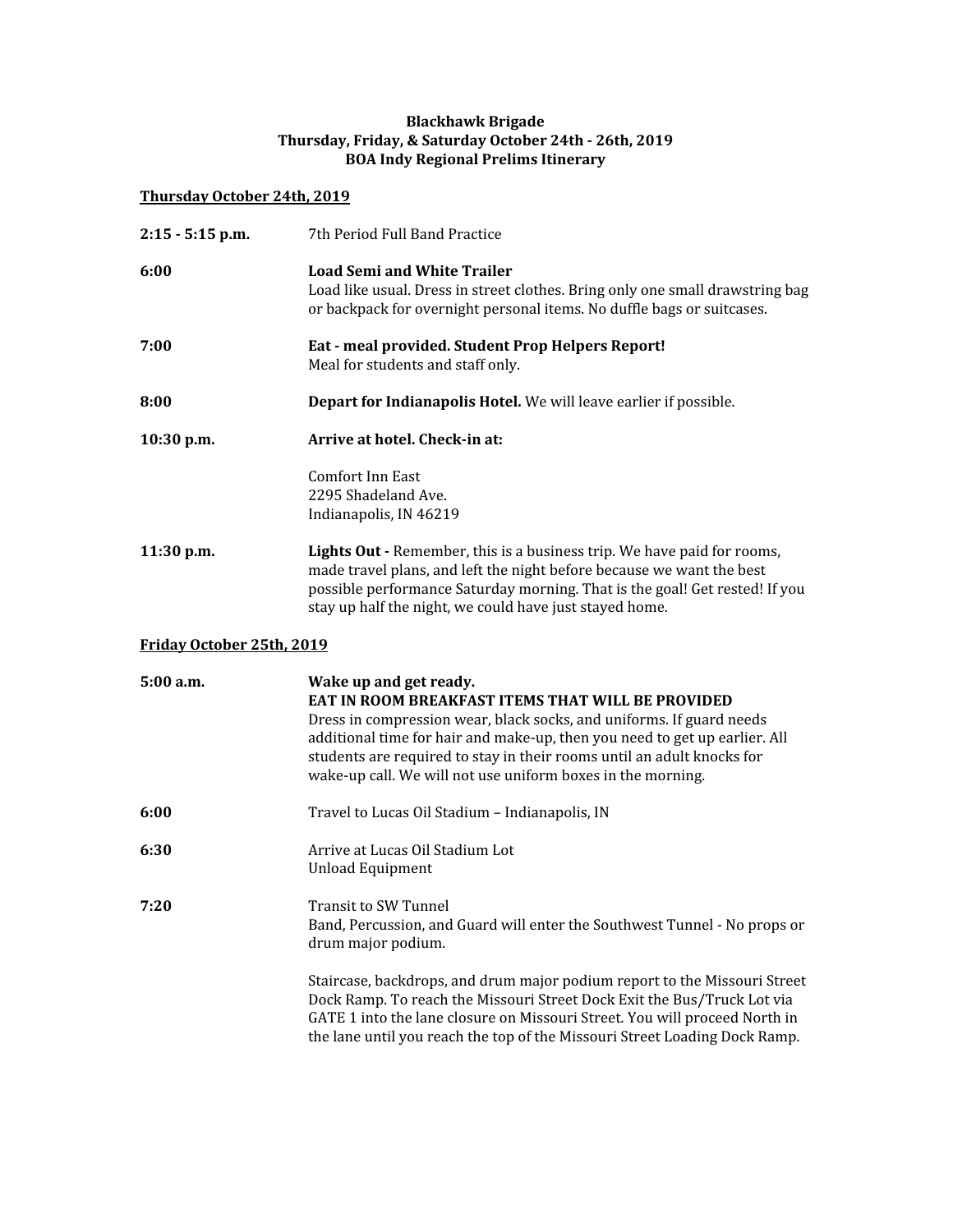|               | This is a special procedure this week. We will need the following individuals<br>to travel with the props to ensure we get everything to the field correctly.                                                                                                                                                                                                                                                                                                                                                                 |
|---------------|-------------------------------------------------------------------------------------------------------------------------------------------------------------------------------------------------------------------------------------------------------------------------------------------------------------------------------------------------------------------------------------------------------------------------------------------------------------------------------------------------------------------------------|
|               | This will be different from any other event we have attended this year and<br>ISSMA State Finals in a few weeks.                                                                                                                                                                                                                                                                                                                                                                                                              |
|               | <b>VERY IMPORTANT - The following people MUST travel with the props</b><br>and drum major podium. You will not go to warm-up this week.                                                                                                                                                                                                                                                                                                                                                                                       |
|               | Staircase Crew - Jeremiah, Matt, David, Todd, Jody, Mark, and Sam<br>Larry Burton - Back-Up help if needed (if not - free driver ticket to stands)<br>Jerry Allbright - Drum Major Podium<br>Keegan Anderson - Drum Major Podium<br>Caden Millspaugh - Back Prop<br>Cameron Allen - Back Prop<br>Sarah Moss - Back Prop<br>Cherish Wininger - Back Prop<br>Tiff Stemle - Back Prop<br>Donna Reynolds - Back Prop<br>Momma Mo - Back Prop<br>Shania Phillips - Back Prop<br>Sasha Robison - Back Prop<br>Kris Tarr - Back Prop |
|               | The following individuals will travel with the band to warm-up:<br>Mr. Aylsworth, Beavis, Laura Aylsworth, Andrew Alspaugh, Matthew                                                                                                                                                                                                                                                                                                                                                                                           |
| Burton,       | KatLynn Burton, Bonnie Stone, Tyler White (moves with pit), Beth Hall<br>(moves with pit), Kristin Stevens (moves with pit).                                                                                                                                                                                                                                                                                                                                                                                                  |
|               | Student prop helpers also need to travel with the band to warm-up to help<br>move the pit.                                                                                                                                                                                                                                                                                                                                                                                                                                    |
|               | Box moms will get free admission tickets to go watch from the stands. But,<br>we have limited field passes this week.                                                                                                                                                                                                                                                                                                                                                                                                         |
| $7:30 - 7:45$ | Physical Warm-Up B                                                                                                                                                                                                                                                                                                                                                                                                                                                                                                            |
| $7:45 - 8:15$ | Musical Warm-Up B - Warm-up $1st$ , Show Run, Pit leaves at 8, then tune.                                                                                                                                                                                                                                                                                                                                                                                                                                                     |
| 8:05          | Pit Report Time                                                                                                                                                                                                                                                                                                                                                                                                                                                                                                               |
| 8:20          | <b>Transit to Field</b>                                                                                                                                                                                                                                                                                                                                                                                                                                                                                                       |
| 8:30          | <b>PERFORM</b><br><b>GO FOR THE OUTSIDE HASH MARKS</b><br>THE INSIDE HASH MARKS ARE THE NFL HASH MARKS, THE MIDDLE<br>HASHES ARE NCAA. THE OUTSIDE WHITE HASHES ARE THE ONES WE<br><b>USE</b>                                                                                                                                                                                                                                                                                                                                 |
| 8:45          | Report to the buses after performance<br>We will be getting a full band photo. All students stay for photo.<br>Adult crew continues to move equipment out of stadium.                                                                                                                                                                                                                                                                                                                                                         |